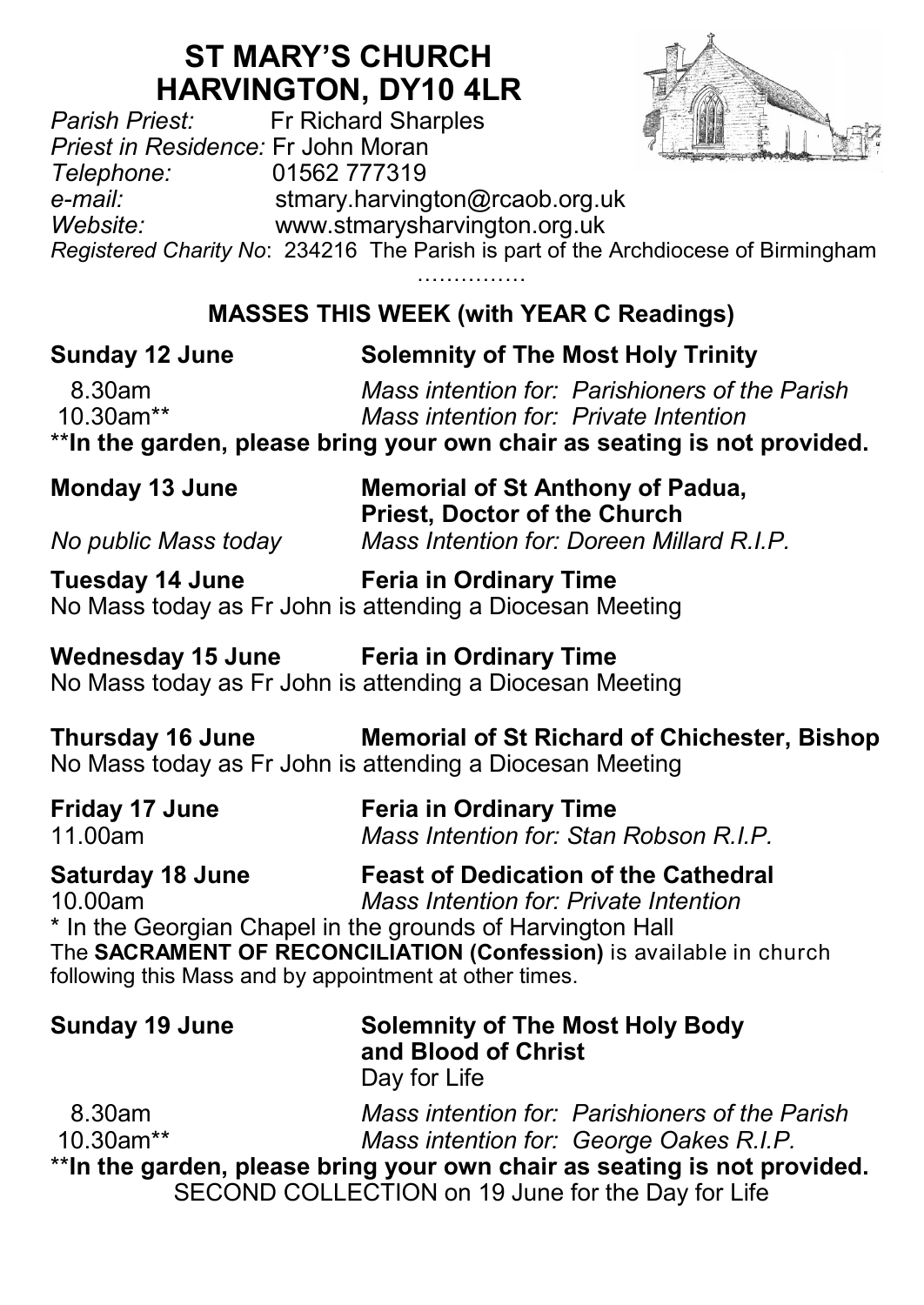**Anniversaries in June:** Lady Mary Yate (1696), Rev George Hartley (1806), Hugh Arbuthnott (1982), Kate Cantillon (1988), MarieTeresa Rochford (1990), Rev Lawrence Jones (1993), Mary Kumeta (1994), Rev Geoffrey Tucker (1999), James Gould (2002), Marie Teresa Shingler (2006), Michael Robinson (2008) Patrick Sharkey (2010), Kate Ludlow (2011), Terry Pearcehouse (2011), Peter Fernihough (2014), Pat Twyman (2016), Frank Collins (2019), Peter Riley (2019), Margaret Pakes (2020)

…………………………………………………………………….

**In your prayers please remember parishioners and friends who are sick:**  Deirdre Brookes, Kathleen Clark, Liz & Lionel Cornish, Bob & Shirley Grant, Jane & Peter Handley, Siward James-Moore, Bernard Millard, John & Ellen Mottram, John & Patricia Newton, Ann Parrish, Clare Saich, Karen Wright. ………...……………………...

> In your charity, please pray for the repose of the soul of **John Townsend** who died on Sunday 5 June. May he Rest In Peace.

> > Ж ……………………………………...



| for all your offerings and donations. They are always gratefully received. |         |
|----------------------------------------------------------------------------|---------|
| Contributions to the Parish: 31 May-2 June                                 |         |
|                                                                            |         |
|                                                                            | £105.00 |
|                                                                            |         |

Direct Debit, forms are available from the table in the porch. Please complete and either hand to Fr John or post through his house letterbox.

For **OFFERTORY DONATIONS** on **SUNDAYS** please place your offering in the 'bin' on the entrance table. On **OTHER DAYS OF THE WEEK** offerings may be placed **in the basket on the sanctuary step in front of the altar.** 

………………………………

**COVID PRECAUTIONS**: Whilst there is no legal requirement to wear a face covering the government suggests that we still 'Consider wearing a face covering in crowded and enclosed spaces'. In addition, if members of the congregation would like to ensure social distancing they may use a 'Please Leave Space' sign (available in the porch) and place it on the seat beside them in their pew.

…………………………………………. **PARISH SAFEGUARDING OFFICER:** Valerie Nolan,

sg.stmary.harvington@rcaob.org.uk

If you would like to speak to someone about Diocesan safeguarding and the Church's work, please call 0121 230 6240.

If you would like to speak to someone independent of the Church you can contact the NSPCC on 0808 800 5000.

**PARISH HEALTH & SAFETY OFFICER**: Peter Boszko,

hs.stmary.harvington@rcaob.org.uk

**EMERGENCY EXIT:** This is via the sacristy and through the house.

…………………………



The **BOOK GROUP** will meet at 9.30am on Monday 13th June, in the garden of The Priest's House to discuss the book they have been collectively reading this month, *The Corrections* by Jonathan Franzen.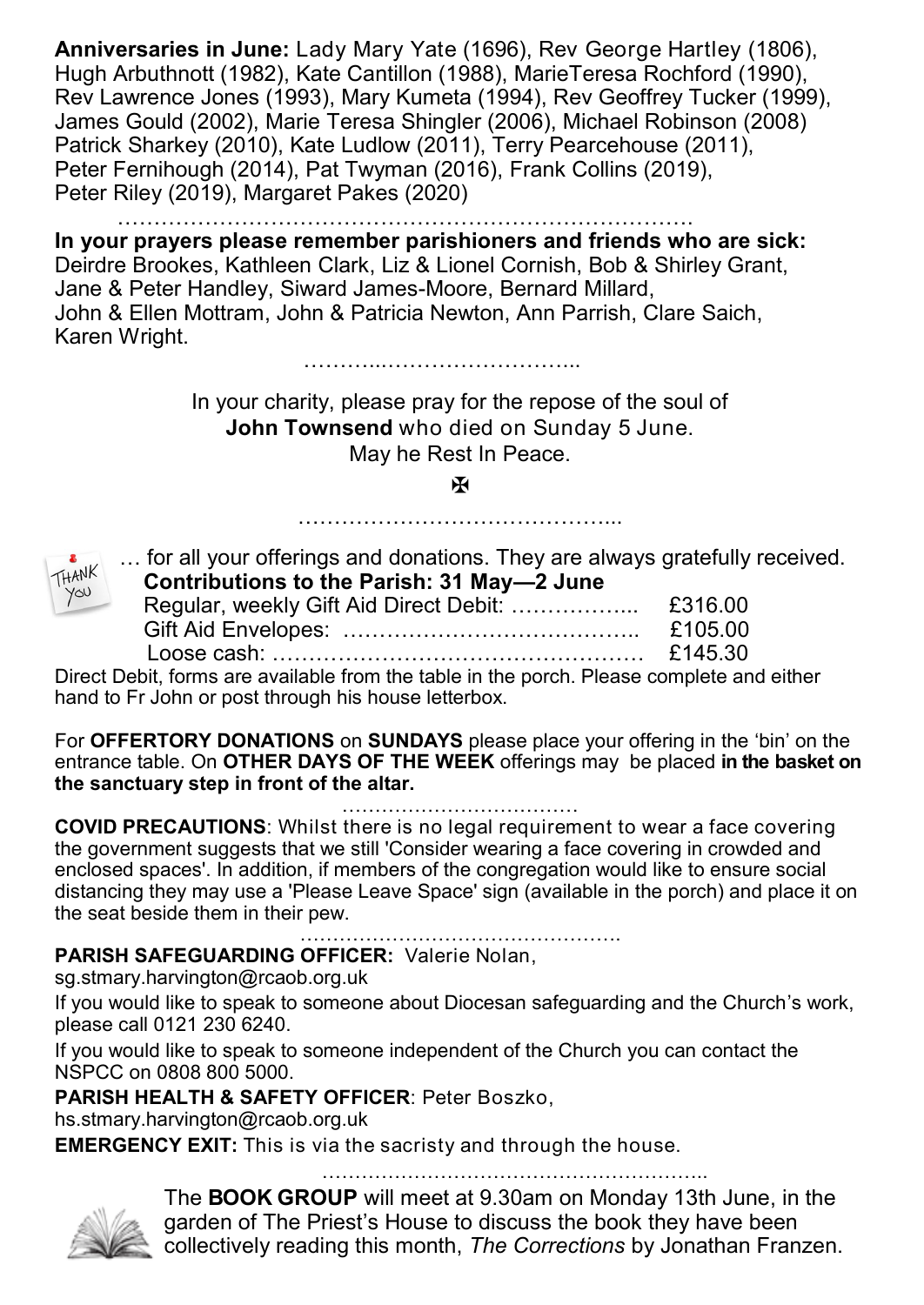

Our **PARISH SUMMER FETE** will be held in the Priest's Garden at St Mary's during the afternoon of **SATURDAY 25TH JUNE.** Along with the Grand Raffle to be drawn at the end of the afternoon, **this is our major fund-raising event of the year** and needs the support of everyone associated with our parish.

As ever, we rely for the generous support of volunteers to work before during and after the event, donors to give items for the stalls and raffle, parishioners and visitors to come along on the day and support our efforts.

There are many ways in which **YOU** can help:

**DONATIONS** are needed of:

- Good quality items for the **gift stall/tombola**
- **Bottles** of all shapes and description for the bottle tombola … anything from a bottle of nail varnish to a Jeroboam of champagne!
- **Books, Dvds, Cds**
- Good quality used **children's toys and clothing**
- **Bric-a-Brac**
- **Costume jewellery and scarves**. [NO clothing this year please]
- **Handbags** of all shapes and sizes
- Bottles of all sizes for the **Whiskey/Whisky** Galore game
- **Cakes, baked goods, homemade food stuffs** for the Home Produce Stall (\*please bring these on Fete Day).
- **Scones** for the refreshment stall (\***please sign the 'promise' list** on the clip board and bring your scones on Fete Day).
- **Plants** for the Plant Stall are desperately needed this year as the generous supplier in past years is no longer able to help. If you have surplus plants, seedlings, shrubs etc they will find buyers at the Fete!

**We have limited space for the storage** but can accept donations **AFTER morning MASSES** on **Sunday 19th, Tuesday 21st, Wednesday 22nd, Thursday 23rd and Friday 24th June.** If you need to bring donations at any other time please ask Fr John in advance to see if it is convenient to call in.